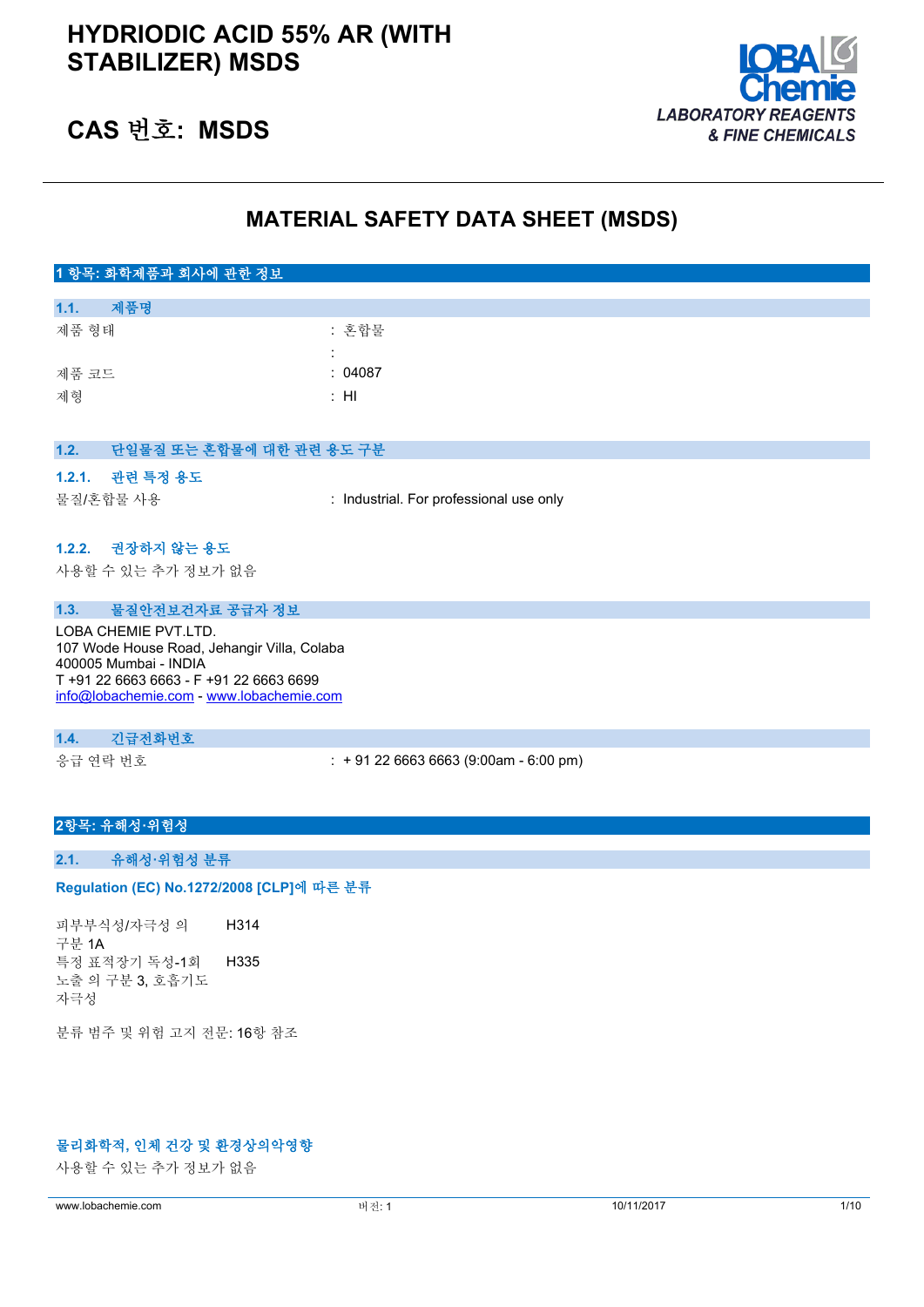물질안전보건자료

| 예방조치문구를 포함한 경고표지 항목<br>2.2.          |                                                                                                                                                                         |
|--------------------------------------|-------------------------------------------------------------------------------------------------------------------------------------------------------------------------|
| 규정 (EC) No. 1272/2008에 따른 라벨 표시[CLP] |                                                                                                                                                                         |
| 위험 표시 그림문자(CLP)                      |                                                                                                                                                                         |
|                                      | GHS05<br>GHS07                                                                                                                                                          |
| Signal word (CLP)                    | : 위험                                                                                                                                                                    |
| 유해·위험 문구(CLP)                        | : H314 - Causes severe skin burns and eye damage<br>H335 - 호흡 자극성을 일으킬 수 있음                                                                                             |
| 예방 조치 문구(CLP)                        | : P280 - 보안경, 안면보호구, 보호의, 보호장갑 착용하시오.<br>P305+P351+P338 - 눈에 묻으면 몇 분간 물로 조심해서 씻으시오. 가능하면<br>콘택트렌즈를 제거하시오. 계속 씻으시오<br>P310 - 즉시 의료기관(의사)의 진찰을 받으시오<br>P261 - 흄 흡입을 피하시오. |

| 2.3. 기타 정보         |
|--------------------|
| 사용할 수 있는 추가 정보가 없음 |

|      | 3항목: 구성성분의 명칭 및 함유량 |
|------|---------------------|
|      |                     |
| 3.1. | 단일물질                |
| 해당없음 |                     |

**3.2. 혼합물**

| 명칭              | 제품명                                                                 | $\frac{9}{6}$ | <b>Regulation (EC)</b><br>No.1272/2008 [CLP]에<br>따른 분류                                       |
|-----------------|---------------------------------------------------------------------|---------------|----------------------------------------------------------------------------------------------|
| Hydrogen iodide | (CAS 번호) 10034-85-2<br>(EC 번호) 233-109-9<br>(EC 색인 번호) 053-002-00-9 | 50 - 70       | Acute Tox. 3 (Inhalation),<br>H <sub>331</sub><br>Skin Corr. 1A, H314<br>Liquefied gas, H280 |

H-공고문 본문: 16항 참조

| 4항목: 응급조치요령        |                     |                                               |      |
|--------------------|---------------------|-----------------------------------------------|------|
|                    |                     |                                               |      |
| 4.1.<br>응급조치 요령    |                     |                                               |      |
| 흡입 후 응급 조치         | 의료기관(의사)의 진찰을 받으시오. | : 신선한 공기가 있는 곳으로 옮기고 호흡하기 쉬운 자세로 안정을 취하시오. 즉시 |      |
| www.lobachemie.com | 버전:1                | 10/11/2017                                    | 2/10 |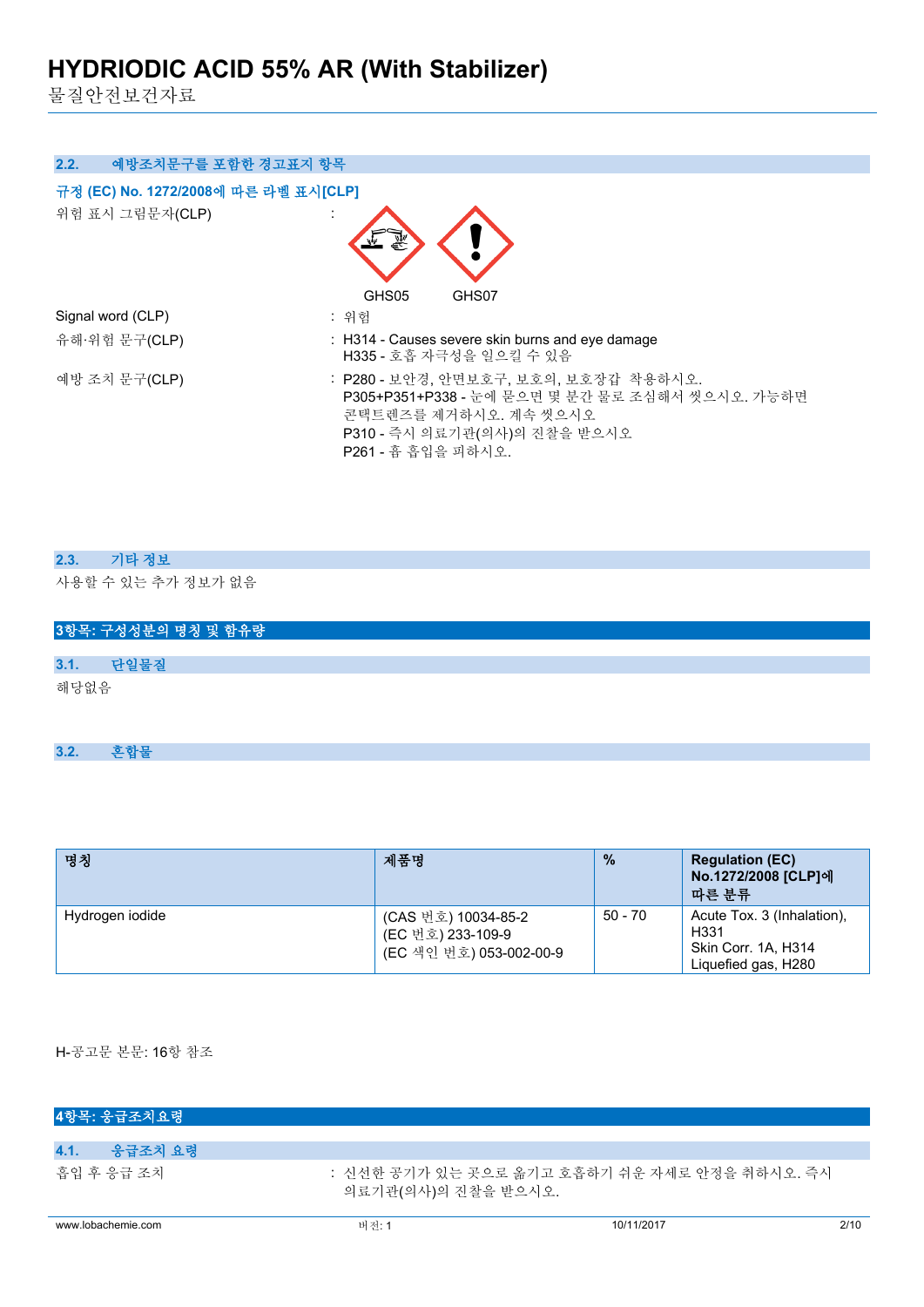물질안전보건자료

| ㄷ ㄷ ㄴ ㄴㅡ- ㄴ′ ㅣㅡ                              |                                                  |                                                                                |      |
|----------------------------------------------|--------------------------------------------------|--------------------------------------------------------------------------------|------|
| 피부 접촉 후 응급 조치                                | 즉시 의료기관(의사)의 진찰을 받으시오.                           | : 오염된 모든 의복은 벗거나 제거하시오. 다량의 비누 및 물로 부드럽게 씻어내시오.                                |      |
| 안구 접촉 후 응급 조치                                | 즉시 의료기관(의사)의 진찰을 받으시오.                           | : 몇 분간 물로 조심해서 씻으시오. 가능하면 콘택트렌즈를 제거하시오. 계속 씻으시오.                               |      |
| 섭취 후 응급 조치                                   | 받으시오.                                            | : Rinse mouth out with water. 토하게 하지 마시오. 즉시 의료기관(의사)의 진찰을                     |      |
| 변이원성<br>4.2.                                 |                                                  |                                                                                |      |
| 증상/부상                                        | : 피부에 심한 화상과 눈에 손상을 일으킴.                         |                                                                                |      |
| 흡입 후 증상/부상                                   | : 호흡 자극성을 일으킬 수 있음.                              |                                                                                |      |
| 4.3.<br>즉각적인 치료 및 특수 치료 필요 여부 표시             |                                                  |                                                                                |      |
| 사용할 수 있는 추가 정보가 없음                           |                                                  |                                                                                |      |
| 5항목: 폭발·화재시 대처방법                             |                                                  |                                                                                |      |
| 5.1.<br>적절한 소화제                              |                                                  |                                                                                |      |
| 적절한 소화제                                      | : Carbon dioxide. Dry powder. Foam. Water spray. |                                                                                |      |
| 부적절한 소화재                                     | : Do not use a heavy water stream.               |                                                                                |      |
| 5.2.<br>화학물질로부터 생기는 특정 유해성                   |                                                  |                                                                                |      |
| 사용할 수 있는 추가 정보가 없음                           |                                                  |                                                                                |      |
| 소방대원을 위한 조언<br>5.3.                          |                                                  |                                                                                |      |
| 화재 진압 중 보호                                   |                                                  | : Do not attempt to take action without suitable protective equipment.         |      |
| 6항목: 누출사고시 대처방법                              |                                                  |                                                                                |      |
| 6.1.<br>인체를 보호하기 위해 필요한 조치사항 및 보호구           |                                                  |                                                                                |      |
| 6.1.1.<br>비응급 요원용                            |                                                  |                                                                                |      |
| 응급 조치                                        | : Evacuate unnecessary personnel.                |                                                                                |      |
| 6.1.2.<br>응급 구조대용                            |                                                  |                                                                                |      |
| 보호 장비                                        | : 적절한 개인 보호구를 착용하시오.                             |                                                                                |      |
| 응급 조치                                        | : Ventilate area.                                |                                                                                |      |
| 환경을 보호하기 위해 필요한 조치사항<br>6.2.                 |                                                  |                                                                                |      |
| 환경으로 배출하지 마시오.                               |                                                  |                                                                                |      |
| 정화 또는 제거 방법<br>6.3.                          |                                                  |                                                                                |      |
| 세척 방법                                        |                                                  | : 누출물을 모으시오. On land, sweep or shovel into suitable containers. Soak up spills |      |
|                                              |                                                  | with inert solids, such as clay or diatomaceous earth as soon as possible.     |      |
| 기타 항목 참조<br>6.4.                             |                                                  |                                                                                |      |
| 사용할 수 있는 추가 정보가 없음                           |                                                  |                                                                                |      |
| 7항목: 취급 및 저장방법                               |                                                  |                                                                                |      |
| 안전취급요령<br>7.1.                               |                                                  |                                                                                |      |
| 안전취급요령                                       | : 흄 흡입하지 마시오.                                    |                                                                                |      |
| 위생 조치                                        | drinking or smoking and when leaving work.       | : Wash hands and other exposed areas with mild soap and water before eating,   |      |
|                                              |                                                  |                                                                                |      |
| 피해야할 조건을 포함한 안전한 저장 방법<br>7.2.<br>적절한 공학적 관리 | : Comply with applicable regulations.            |                                                                                |      |
|                                              |                                                  |                                                                                |      |
| www.lobachemie.com                           | 버전: 1                                            | 10/11/2017                                                                     | 3/10 |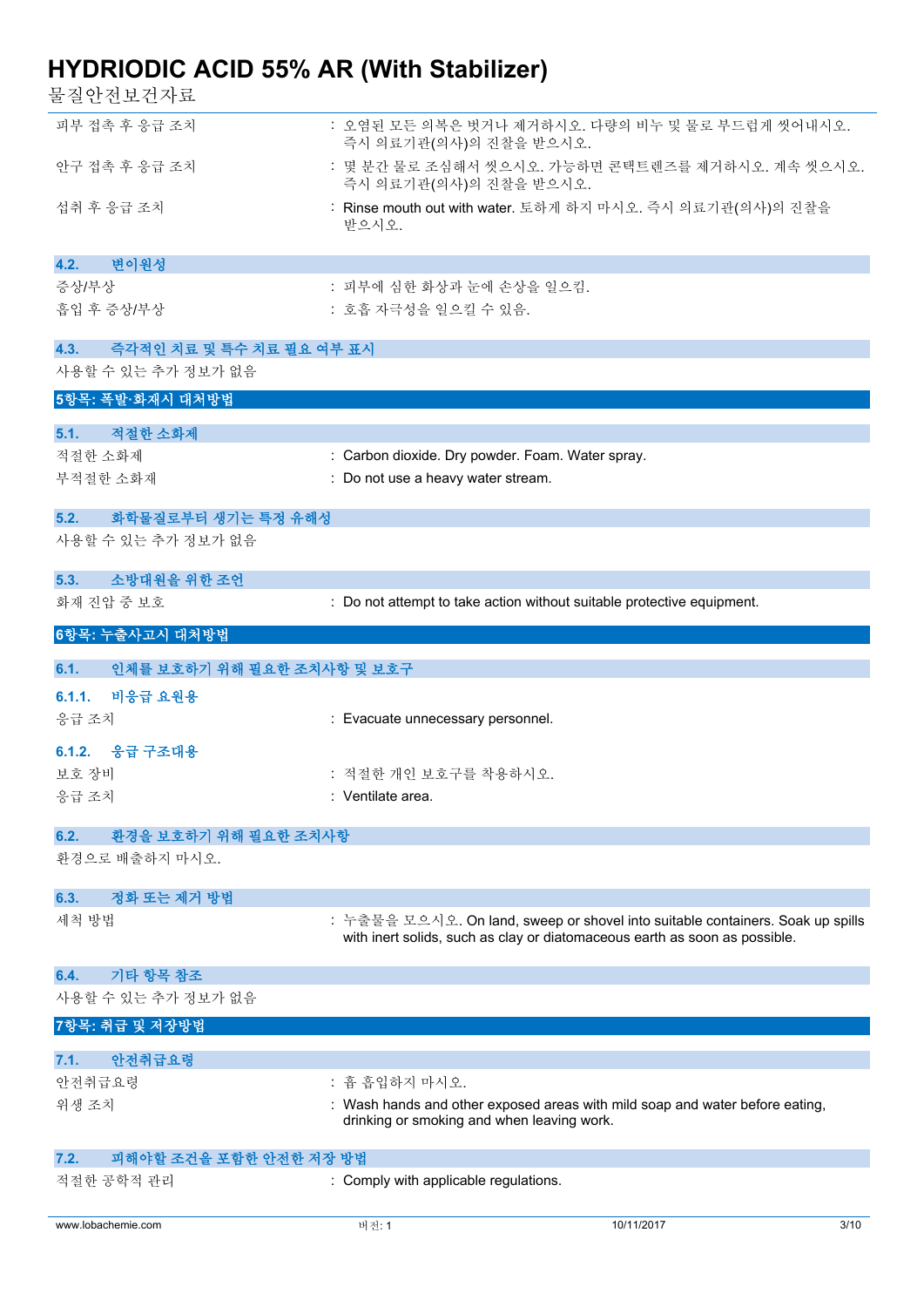물질안전보건자료

보관 조건 : 용기를 단단히 밀폐하시오. 환기가 잘 되는 곳에 보관하고 저온으로 유지하시오.

## **7.3. 특정 최종 사용**

사용할 수 있는 추가 정보가 없음

### **8항목: 노출방지 및 개인보호구**

## **8.1. 제어 매개 변수**

사용할 수 있는 추가 정보가 없음

| 노출방지<br>8.2.                 |                                   |
|------------------------------|-----------------------------------|
| 손보호                          | : 보호 장갑                           |
| 눈보호                          | : Chemical goggles or face shield |
| 신체 보호                        | : 적절한 보호복을 착용하시오                  |
| 호흡기 보호                       | : 호흡 보호구를 착용하시오                   |
| 9항목: 물리화학적 특성                |                                   |
| 기본적인 물리화학적 특성에 대한 정보<br>9.1. |                                   |
| 물리적 상태                       | : 액체                              |
| 색상                           | : Colorless to brown.             |
| 냄새                           | : pungent odor.                   |
| 냄새 역치                        | : 자료없음                            |
| pH                           | : 1                               |
| 상대 증발 속도(부틸아세테이트=1)          | : 자료없음                            |
| 융해점                          | : 자료없음                            |
| 빙점                           | : 자료없음                            |
| 초기 끓는점과 끓는점 범위               | : 127 $^{\circ}$ C                |
| 인화점                          | : 자료없음                            |
| 자연발화온도                       | : 자료없음                            |
| 분해온도                         | : 자료없음                            |
| 인화성(고체, 기체)                  | : 자료없음                            |
| 증기압                          | : 자료없음                            |
| 20°C에서의 상대 증기 밀도             | : 자료없음                            |
| 상대 밀도                        | : 자료없음                            |
| 비중/밀도                        | : $1.54$ g/cm <sup>3</sup>        |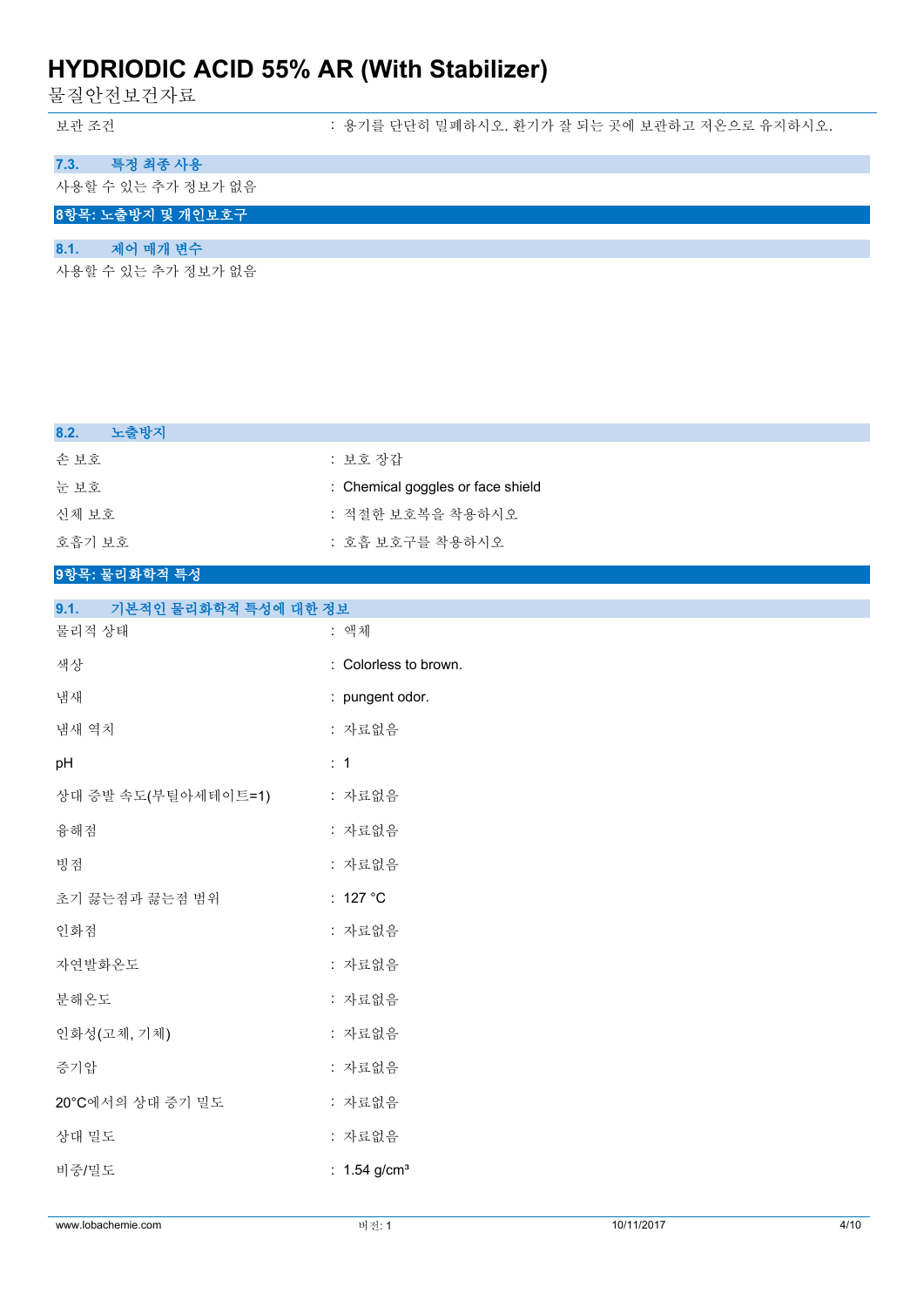물질안전보건자료

| 용해도                | : 물: Complete (100%) |
|--------------------|----------------------|
| n-옥탄올/물분배계수        | : 자료없음               |
| 점도, 운동학적           | : 자료없음               |
| 점도, 역학적            | : 자료없음               |
| 폭발성                | : 자료없음               |
| 산화성                | : 자료없음               |
| 인화 또는 폭발 범위의 상한/하한 | : 자료없음               |
|                    |                      |
| 그 밖의 참고사항<br>9.2.  |                      |
|                    |                      |

사용할 수 있는 추가 정보가 없음

**10항목: 안정성 및 반응성**

#### **10.1. 반응성**

Thermal decomposition generates : Corrosive vapours.

#### **10.2. 화학적 안정성**

사용할 수 있는 추가 정보가 없음

**10.3. 유해 반응의 가능성** 사용할 수 있는 추가 정보가 없음

#### **10.4. 피해야 할 조건**

직사광선. Overheating.

**10.5. 피해야 할 물질**

사용할 수 있는 추가 정보가 없음

### **10.6. 분해시 생성되는 유해물질**

Thermal decomposition generates : Corrosive vapours.

## **11항목: 독성에 관한 정보**

| www.lobachemie.com | 버전: 1                                      | 10/11/2017 | 5/10 |
|--------------------|--------------------------------------------|------------|------|
|                    |                                            |            |      |
| 특정 표적장기 독성 (1회노출)  | : 호흡 자극성을 일으킬 수 있음.                        |            |      |
| 생식독성               | : 분류되지 않음                                  |            |      |
|                    |                                            |            |      |
| 발암성                | : 분류되지 않음                                  |            |      |
| 생식세포 돌연변이 유발성      | : 분류되지 않음                                  |            |      |
| 호흡기 또는 피부 과민성      | : 분류되지 않음                                  |            |      |
|                    | pH: 1                                      |            |      |
| 심한 눈손상 또는 자극성      | : 심각한 안구 손상, 범주 1, 암묵적                     |            |      |
|                    | pH: 1                                      |            |      |
| 피부 부식성 / 자극성       | : Causes severe skin burns and eye damage. |            |      |
|                    |                                            |            |      |
| 급성 독성              | : 분류되지 않음                                  |            |      |
|                    |                                            |            |      |
| 11.1. 독성에 대한 정보    |                                            |            |      |
|                    |                                            |            |      |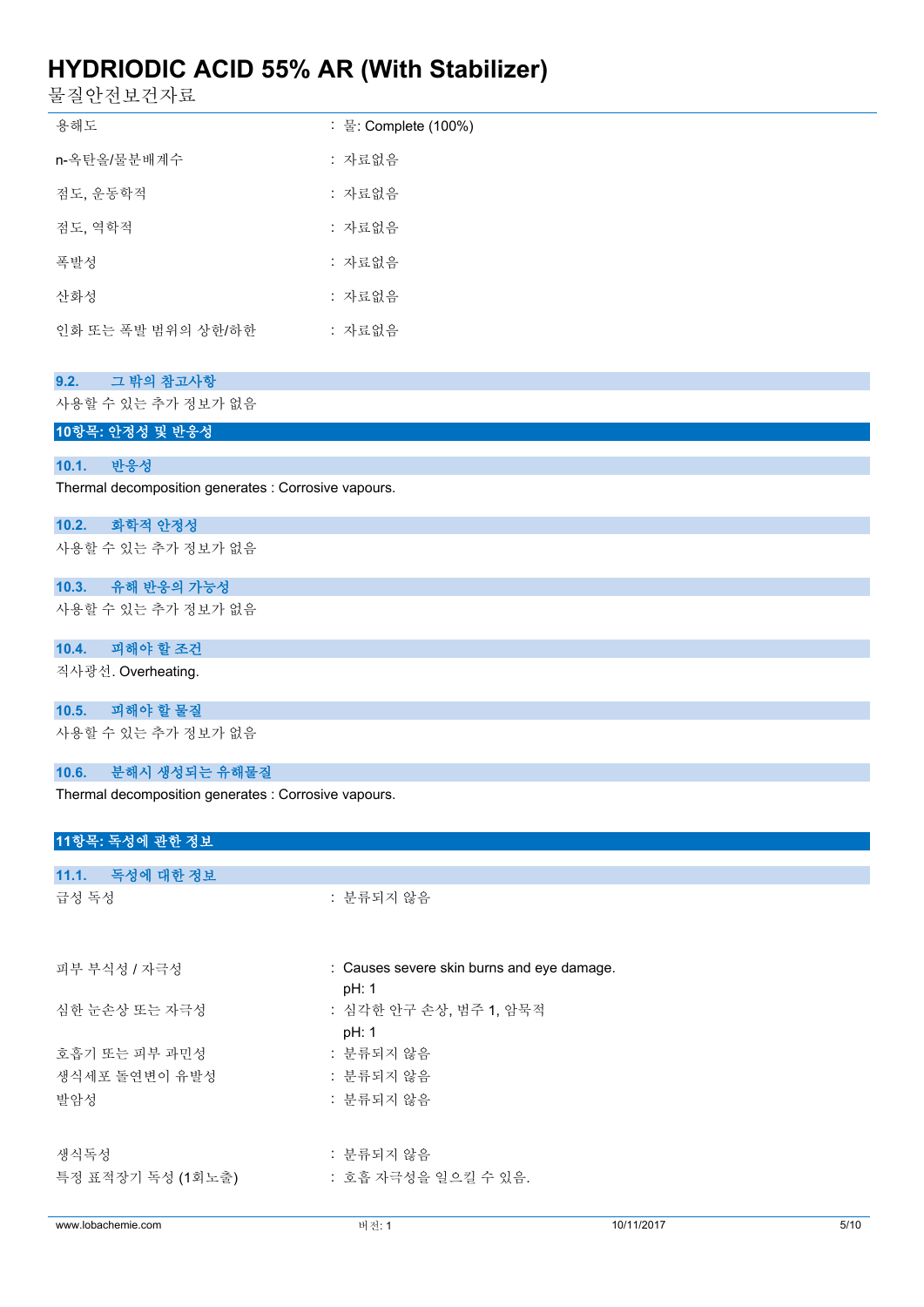물질안전보건자료

| 특정 표적장기 독성 (반복노출) | : 분류되지 않음 |  |
|-------------------|-----------|--|
| 흡인유해성             | : 분류되지 않음 |  |

### **12항목: 환경에 미치는 영향**

### **12.1. 독성** 사용할 수 있는 추가 정보가 없음

**12.2. 잔류성 및 분해성**

사용할 수 있는 추가 정보가 없음

## **12.3. 생물농축성**

사용할 수 있는 추가 정보가 없음

### **12.4. 토양이동성**

사용할 수 있는 추가 정보가 없음

## **12.5. PBT 및 vPvB 평가 결과**

사용할 수 있는 추가 정보가 없음

#### **12.6. 기타 유해 영향**

사용할 수 있는 추가 정보가 없음

## **13항목: 폐기시 주의사항**

| 13.1. | - 폐기물 처리법                                     |                    |
|-------|-----------------------------------------------|--------------------|
|       | Product/Packaging disposal<br>recommendations | :  내용물과 용기를 폐기하시오. |

## **14항목: 운송에 필요한 정보**

ADR / RID / IMDG / IATA / ADN 에 따름

| 유엔번호(UN No.)<br>14.1. |                      |            |      |
|-----------------------|----------------------|------------|------|
| UN-번호(ADR)            | : 1787               |            |      |
| UN-번호 (IMDG)          | : 1787               |            |      |
| UN-번호(IATA)           | : 1787               |            |      |
| UN-번호(ADN)            | : Not regulated      |            |      |
| UN-번호(RID)            | : Not regulated      |            |      |
| 적정선적명<br>14.2.        |                      |            |      |
| 고유 운송 명칭(ADR)         | $\pm$ HYDRIODIC ACID |            |      |
| www.lobachemie.com    | 버전: 1                | 10/11/2017 | 6/10 |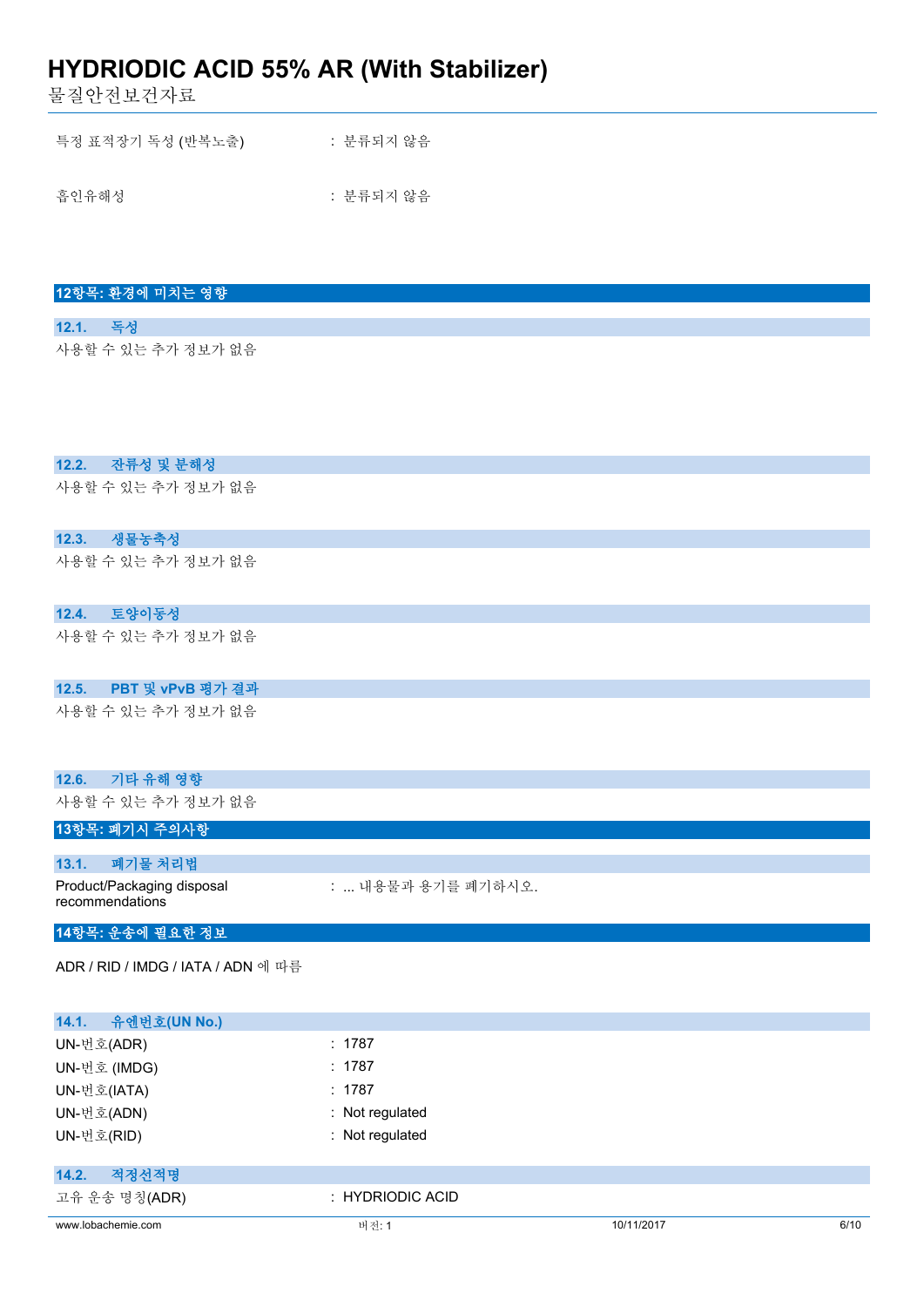물질안전보건자료

| Proper Shipping Name (IMDG)          | : HYDRIODIC ACID                       |
|--------------------------------------|----------------------------------------|
| 고유 운송 명칭(IATA)                       | : HYDRIODIC ACID                       |
| 고유 운송 명칭(ADN)                        | : Not regulated                        |
| 고유 운송 명칭(RID)                        | : Not regulated                        |
| Transport document description (ADR) | : UN 1787 HYDRIODIC ACID, 8, II, $(E)$ |
| 운송 문서 기술 (IMDG)                      | : UN 1787 HYDRIODIC ACID, 8, II        |
| 운송 문서 기술 (IATA)                      | : UN 1787 HYDRIODIC ACID, 8, II        |
|                                      |                                        |

### **14.3. 운송에서의 위험성 등급**

| <b>ADR</b>          |     |
|---------------------|-----|
| 운송 위험 분류 (ADR)      | : 8 |
| Danger labels (ADR) | : 8 |
|                     |     |



:

:

### **IMDG**

운송 위험 분류 (IMDG) : 8 Danger labels (IMDG) : 8

| IATA |  |
|------|--|

운송 위험 분류 (IATA) : 8 위험 표지 라벨(IATA) : 8

### **ADN**

운송 위험 분류 (ADN) : Not regulated

#### **RID**

운송 위험 분류 (RID) : Not regulated

|  | Not regulated |
|--|---------------|
|  |               |

| 용기등급<br>14.4.   |                 |
|-----------------|-----------------|
| 포장 등급(ADR)      | ÷Ш              |
| 포장 등급(IMDG)     | $\therefore$ 11 |
| 포장 그룹(IATA)     | ÷Ш              |
| 포장 그룹(ADN)      | : Not regulated |
| 포장 등급(RID)      | : Not regulated |
|                 |                 |
| 환경 유해성<br>14.5. |                 |
| 환경에 위험          | : No            |
|                 |                 |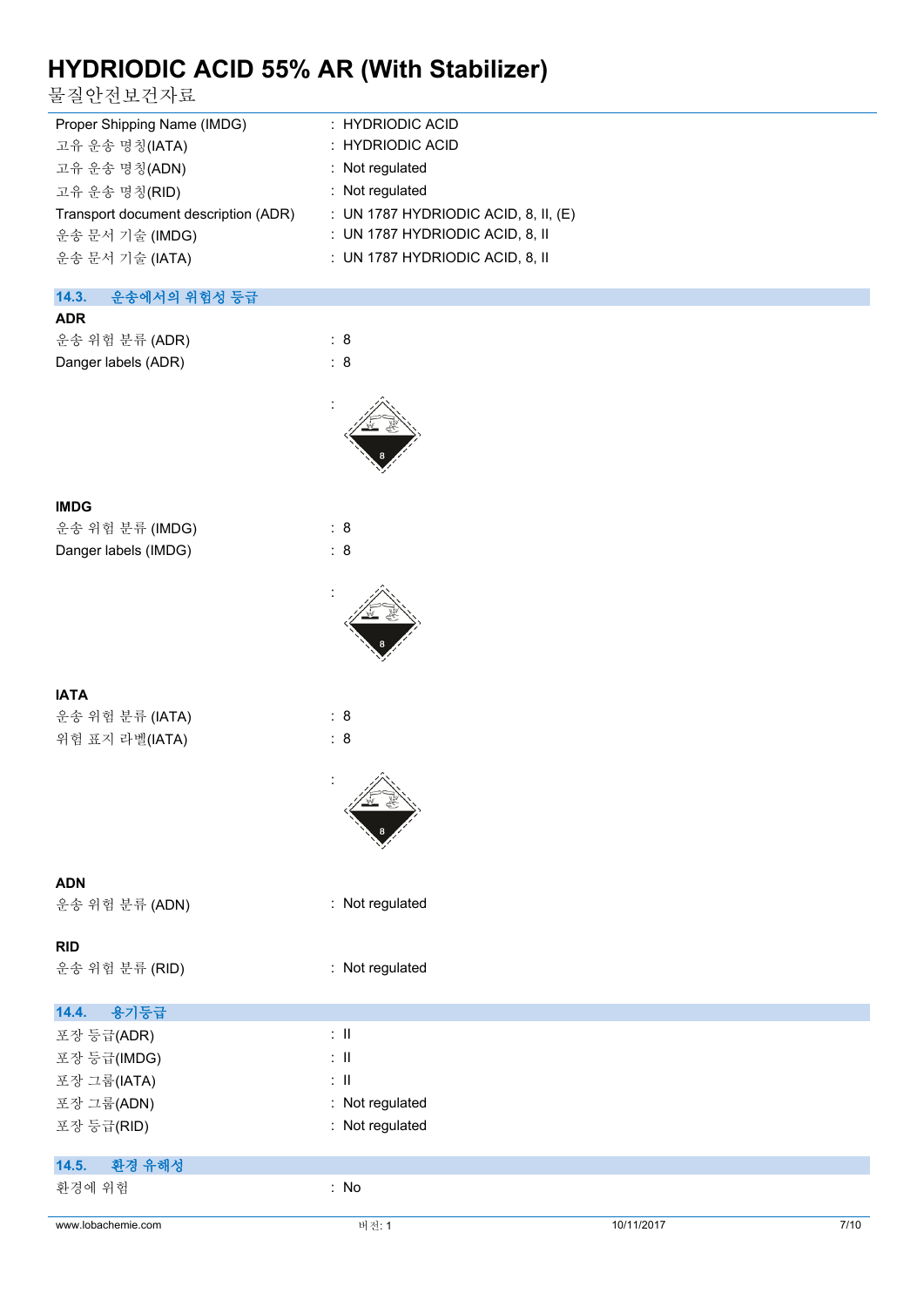물질안전보건자료

| 해양오염물질    | : No          |
|-----------|---------------|
| 그 밖의 참고사항 | : 가용 추가 정보 없음 |

#### $14.6.$ **14.6. 사용자를 위한 특별 주의사항**

| - 내륙 수송                                                      |                             |
|--------------------------------------------------------------|-----------------------------|
| 분류 코드(UN)                                                    | :C1                         |
| 일정량(ADR)                                                     | 1L<br>t.                    |
| 극소량(ADR)                                                     | : E2                        |
| Packing instructions (ADR)                                   | P001, IBC02                 |
| Mixed packing provisions (ADR)                               | MP15                        |
| Portable tank and bulk container<br>instructions (ADR)       | - T7                        |
| Portable tank and bulk container special<br>provisions (ADR) | TP2<br>÷                    |
| Tank code (ADR)                                              | L4BN                        |
| 탱크 수송용 차량                                                    | AT<br>÷.                    |
| 운송 범주(ADR)                                                   | 2<br>÷                      |
| 위험 식별 번호(Kemler 번호)                                          | 80                          |
| 오렌지 플레이트                                                     | :<br>80                     |
|                                                              | 1787                        |
| 터널 제한 코드 (ADR)                                               | Е<br>:                      |
| EAC 코드                                                       | 2R<br>t.                    |
| - 해상 운송                                                      |                             |
| Limited quantities (IMDG)                                    | : 1 L                       |
| 극소량(IMDG)                                                    | E <sub>2</sub>              |
| Packing instructions (IMDG)                                  | P001                        |
| IBC packing instructions (IMDG)                              | IBC02                       |
| Tank instructions (IMDG)                                     | T7                          |
| Tank special provisions (IMDG)                               | TP2<br>$\ddot{\phantom{a}}$ |
| EmS-No. (Fire)                                               | : F-A                       |
| EmS-No. (Spillage)                                           | $: S-B$                     |
| Stowage category (IMDG)                                      | C                           |
| MFAG-번호                                                      | 154                         |
| - 항공 운송                                                      |                             |
| PCA 예상 수량(IATA)                                              | E2                          |
| PCA 제한 수량(IATA)                                              | : Y840                      |
| PCA 제한 수량 최대 순수량(IATA)                                       | : 0.5L                      |
| PCA 포장 지침(IATA)                                              | : 851                       |
| PCA 최대 순수량(IATA)                                             | : 1L                        |
| CAO 포장 지침(IATA)                                              | : 855                       |
| CAO 최대 순수량(IATA)                                             | : 30L                       |
| 특별 공급(IATA)                                                  | : A3                        |
| ERG 코드(IATA)                                                 | 8L                          |

## **- 국내 수로 운송**

Not regulated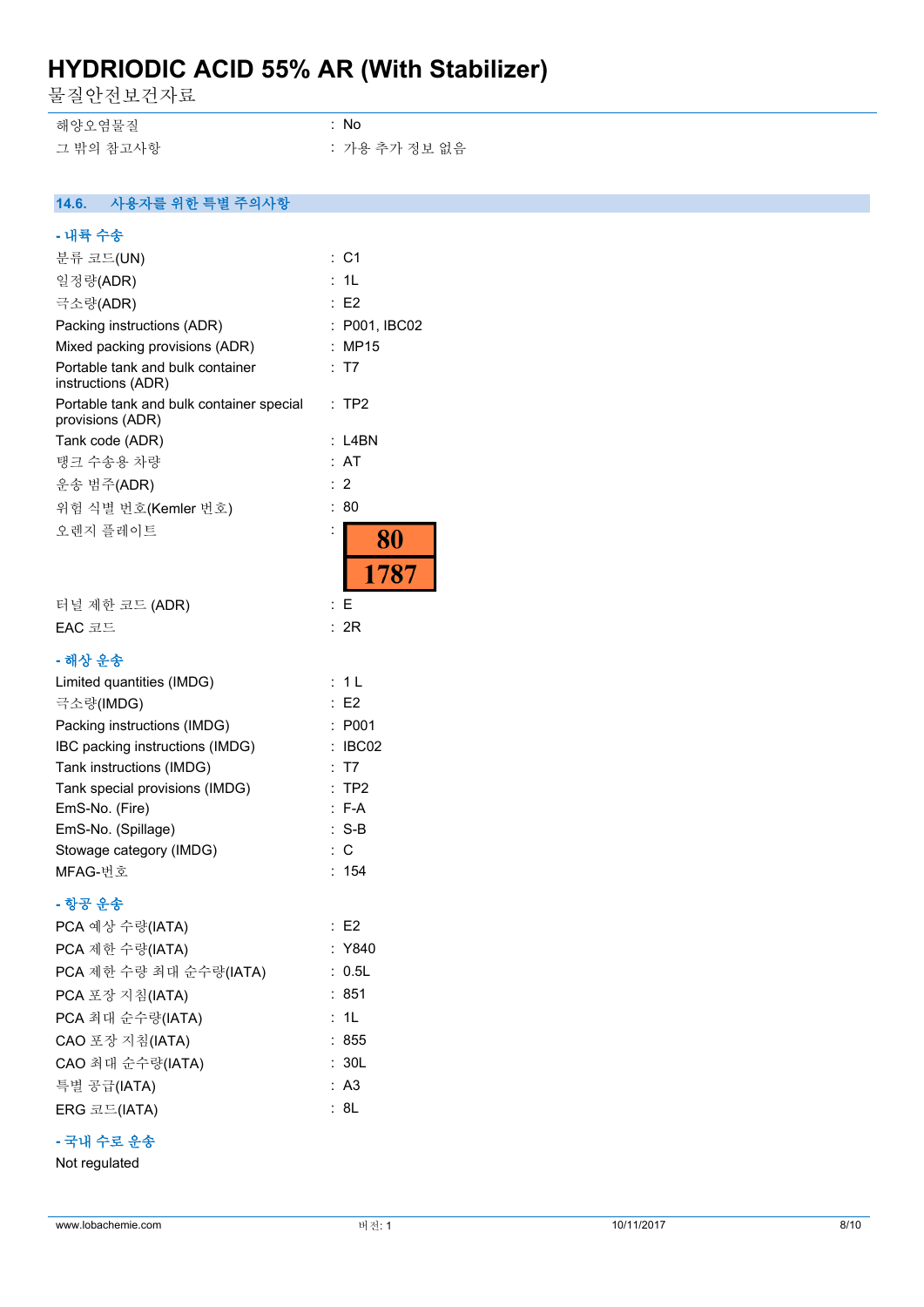물질안전보건자료

## **- 철도 수송**

Not regulated

## **14.7. MARPOL 73/78 별첨 II 및 IBC 코드에 따른 대량 운송**

해당없음

## **15항목: 법적 규제현황**

### **15.1. 안전, 보건 및 환경과 관련하여 단일물질 또는 혼합물에 대한 특별 규정/법규**

**15.1.1. EU 규정**

Contains no substances with Annex XVII restrictions REACH 후보 물질 미함유

Contains no REACH Annex XIV substances.

#### **15.1.2. 국가 규정**

### **독일**

| Water hazard class (WGK) 1, slightly hazardous to water (Classification according to<br>AwSV, Annex 1) |
|--------------------------------------------------------------------------------------------------------|
| 12차 BlmSchV(배출 방지 법령) (심각한 사고에 대한 규정) 미대상                                                              |
|                                                                                                        |

### **덴마크**

텐마크 규정 권장사항 : Young people below the age of 18 years are not allowed to use the product

## **15.2. 화학 물질 안정성 평가**

사용할 수 있는 추가 정보가 없음

## **16항목: 그 밖의 참고사항**

제H상 및 EUH상 전문:

| 급성독성-흡입 의 구분 3                          |  |
|-----------------------------------------|--|
| Gases under pressure : Liquefied gas    |  |
| 피부부식성/자극성 의 구분 1A                       |  |
| 특정 표적장기 독성-1회 노출 의 구분 3. 호흡기도 자극성       |  |
| 고압가스 포함: 가열하면 폭발할 수 있음                  |  |
| Causes severe skin burns and eye damage |  |
| 흠입하면 유독함                                |  |
|                                         |  |